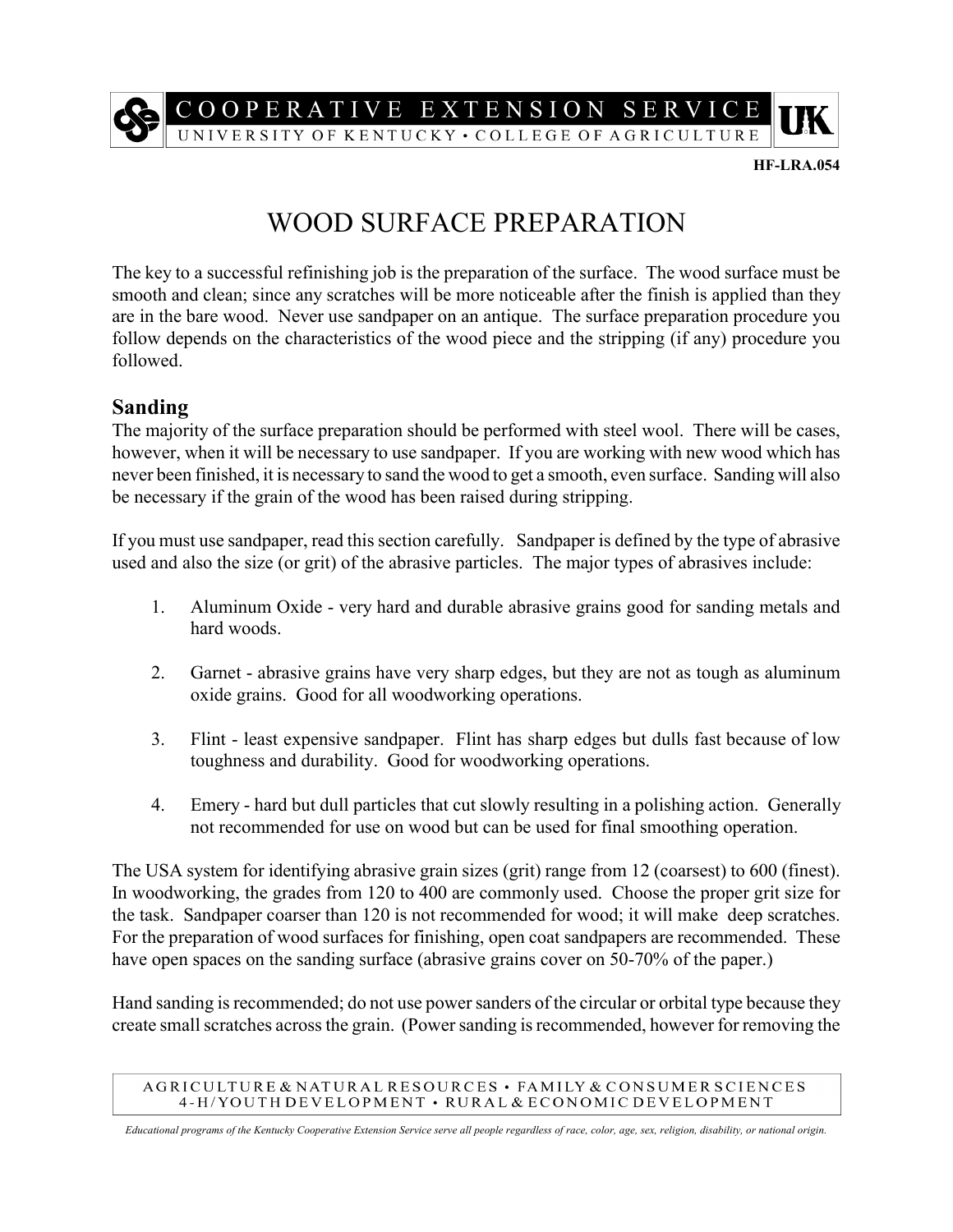finish on hardwood floors and may be desirable to speed up the wood preparation steps on other wood items. If you need to use a power sander, use one that will sand only in the grain direction. However, be careful, a power sander will remove a lot of wood in a short time.)

For a successful sanding operation, follow these basic steps:

- 1. Always use a backing block for hand sanding wrap your sandpaper around a flat block of wood or similar material.
- 2. Using moderate pressure, sand only in the direction of the grain.
- 3. Change the sandpaper often. If the abrasive becomes clogged, it will not function properly and may scratch the wood.

## **Surface Preparation for Various Wood Conditions**

If the stripping process is done carefully with the proper chemicals, very little surface preparation will be necessary.

- 1. If the wood surface feels smooth after stripping and has no scratches, rub the surface briskly with grade 0 steel wool until it feels uniformly smooth. Then repeat process using grade 00 steel wool.
- 2. If the wood surface feels smooth but has noticeable scratches, you need to make a decision. Any effort to remove these scratches will alter the "patina" of the wood.
	- a. If the scratches are small and shallow, try removing them by carefully (with light pressure) sanding the surface with very or extra fine sandpaper (grit size of 180 to 240). Use a sanding block to insure you keep the surface flat.
	- b. If the scratches are relatively deep, you must decide if you would rather preserve the natural aged look of the wood surface and consider them character marks or remove them. If you decide you must remove them, proceed as follows:
		- 1) Carefully sand entire surface of piece with an abrasive paper of grit size 120 until the scratch has been eliminated.
		- 2) Sand next with grit size 160.
		- 3) Sand next with grit size 200.
		- 4) Sand next with grit size 240.
		- 5) Final smoothing with steel wool grade 00.
- 3. If the wood surface has very deep scratches or gouges, you may want to fill them with a synthetic wood putty or filling compound. Use one that matches the color of the stain you